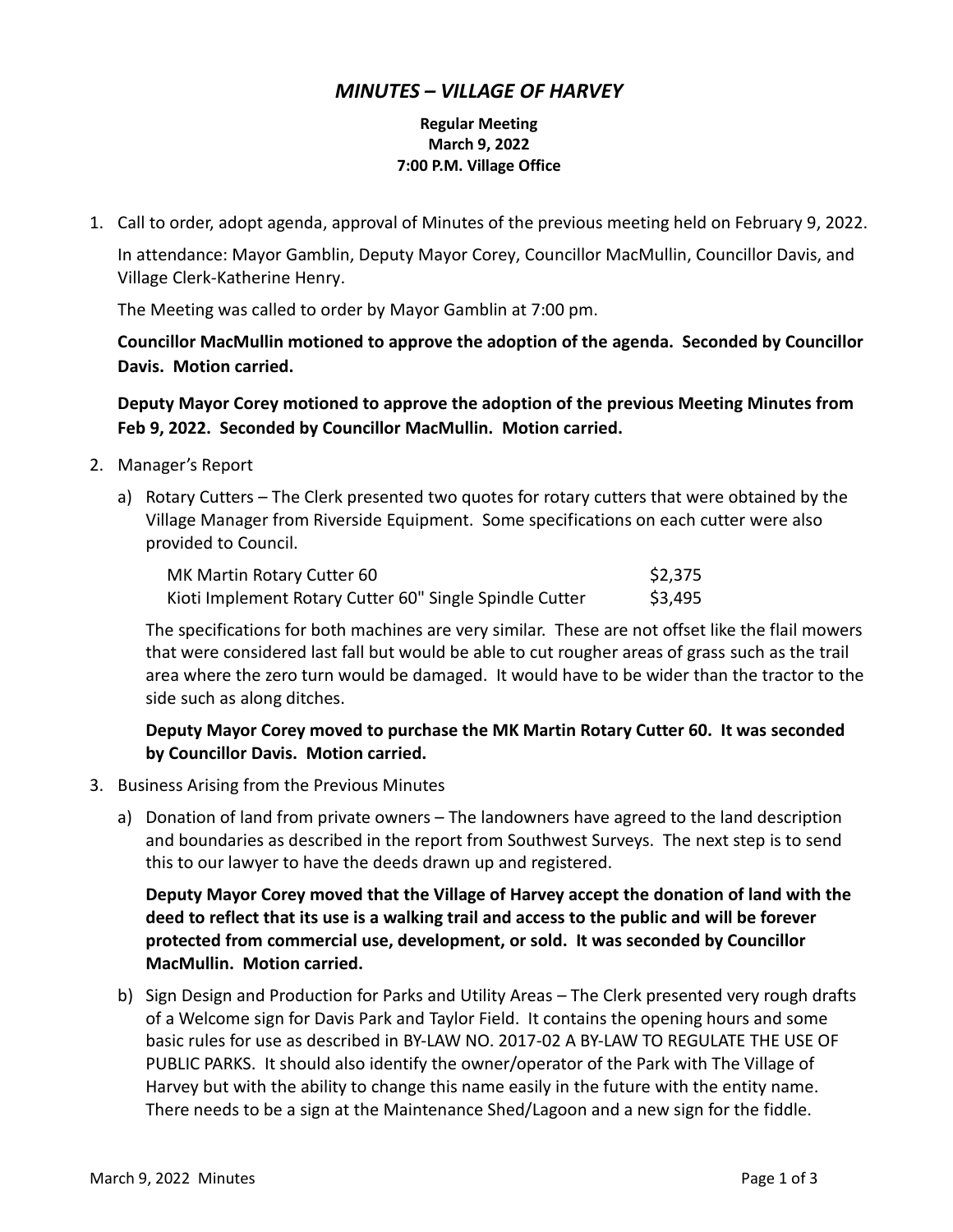- c) Lights on Welcome Signs The Clerk purchased four solar dusk to dawn lights to try on the signs to see if they will work. The Village Manager was asked to install them.
- d) Sidewalk on Route 636 The Clerk reported that she had begun the application for the sidewalk construction to the Active Transportation Fund. She asked if Council would consider having the walkway on the lake side of the road with it moving from the side of the road to the field alongside the road. This may result in less expense as there would be no need for catch basins and brush clearing on properties on the east side of the road. There are still a couple of power poles in the way but the walkway could go around them. The application to the ATF will be completed using the estimates provided by Dillon for a concrete sidewalk on the east side of Route 636 but alternates could be considered when the snow is gone.
- e) Sale of Abandoned Dumpsite This property has no value to the Village and should be sold, if a buyer can be found. The original assessment was \$9,100 for 2022. It was felt that a minimum or reserve price should be set at \$7,500 and that the highest bid should not necessarily be the one accepted.

**Deputy Mayor Corey motioned to Offer the property described as an Abandoned Dumpsite-PID # 75055343 for sale with a minimum price of \$7,500 with the highest bid not necessarily be the one accepted. It was seconded by Councillor Davis. Motion carried.**

- f) Local Governance Reform Update Deputy Mayor Corey reported that work is continuing on establishing the boundaries of Entity 59. As none of the LSD representatives in the Kingsclear Advisory Committee lived in the section joining Entity 59, Joe Chessie and Bruce Pendrel have joined the Transition Committee to represent that area. The Transition Committee wants to send out a letter to every homeowner in the region to let them know what is happening with their local government. The next step will be to decide on a process for naming the new municipality followed by choosing the name.
- 4. New Business
	- a) PRAC Member The Clerk reported that David Chessie has agreed to represent the Village on the Planning Review and Adjustment Committee (PRAC) Committee for the Southwest Regional Service Commission. It oversees the recommendations made by the planning division for the RSC. The PRAC is the authority that approves recommended variances for partner municipalities and rural areas subject to planning guidelines.

## **Councillor MacMullin made the motion to appoint David Chessie as the Village representative on the PRAC Committee. It was seconded by Councillor Davis. Motion carried.**

- b) Covid Policy for Staff and Council Due to the changes in the provincial health measures and removal of vaccine mandates by the province for many activities, the Clerk requested a review of the current Covid Policy for Staff and Council. Council decided to keep the vaccination requirement for new hires at this time and to continue to follow provincial guidelines.
- c) Audit and Financial Statements Lenehan McCain & Associates have completed their audit and prepared the Financial Statements for the Village for 2021. A copy of the Statements was included in the meeting folder for review. Following the completion of adding in amortization expenses and year end adjustments, there is a deficit in the General Operating Fund of \$12,900 and a surplus in the Utility Operating Fund of \$5,088. One item was noted regarding the